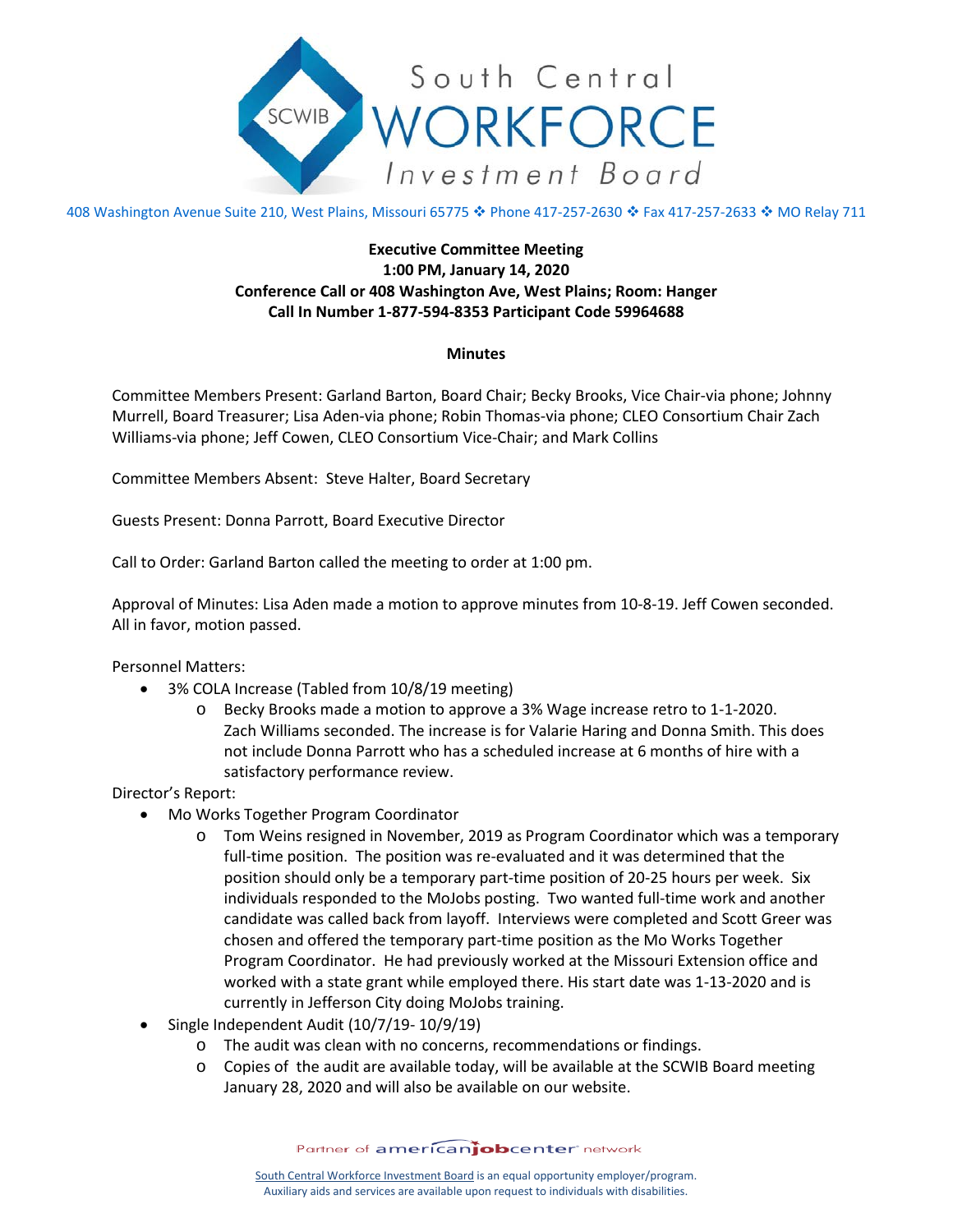- Board Attendance
	- o By-laws do state that a board member needs to be at board meetings. If they miss three meetings in a row, they can be removed from the board. This is just a reminder that their duties as a board member are important and expected.
- Pending Responses from State of Missouri: Office of Workforce Development
	- o Jobs League contract was signed and received back in our office 1-17-2020. It is no longer called the Summer Jobs League. We are now waiting for the NOO from OWD. 80% of participants have to continue employment after they finish the program.
	- o ReSEA UI requirement for in person follow up. We have been requested to see if our partners are interested in doing this program from their satellite locations. Both have said yes. Each partner agency staff will need training. At this point we do not know what the program will be paying as we are waiting for further information.
	- o Wagner Peyser a TENF came down from the Federal DOL stating that Wagner Peyser staff no longer has to be merit personnel. Missouri will be reviewing the information and sending out a determination at a later date.
- Projects & Deadlines
	- o MOU/IFA (Issuance 01-2019) State has determined it is the WIB regions responsibility to work with the 14 required partners to request financial funds for the infrastructure. Our local plan will have a caveat stating that this is still in the process of being determined.
	- o Missouri Job Center Certification Evaluation (Issuance 04-2019) Will begin working on those once the local plan is completed. This is working with the One Stop locations to become certified.
	- o Local Plan (Issuance Release Date- TBA; Expires 6/30/20) Still working on and hope to have it completed by the end of next week so that it can be sent to you for review. It is due in March and will have to have a 30-day review prior to it being sent to the state.
- **Monitoring** 
	- $\circ$  Guidance & Expectations Working with sub-contractors to help get them in line with what is required by the state. Look at setting goals and metrics for each county and putting those in the contracts for next year.
	- o Programmatic
		- Appeal to Finding in PY 18 Programmatic Monitoring- DENIED
		- Monitoring Dates:
			- December 9-13, 2019 Recommendations for updating some policies
			- June 15-19, 2020 next site monitoring date
		- Corrective Action Plans Possibly issuing corrective action plan for SCMCAA due to no new youth for three months and other issues noted by state monitor
		- Limit dollar amounts on individuals is recommended by the state. We are the only WIB region that does not have a limit on the dollar amount. This would also expand the number of participants we serve.
	- o Financial<br>T
		- TBA;  $3^{rd}$  Party All WIB regions now have a fiscal individual on their payroll.
		- State Financial monitoring waiting to hear from the state as to who will be doing it and when our financial monitoring will occur.
- Build My Future
	- o 4/22/2020 date at the West Plains Civic Center. This is geared to youth in high school to familiarize them with the various trades that are available to work in. There are handson demonstrations during the event with various vendors that are participating by bringing equipment, tools, and materials they use. Springfield did one last year that was a great success. If this goes as planned, we would like to see about possibly doing one in the Poplar Bluff area next year.

Partner of americanjobcenter network